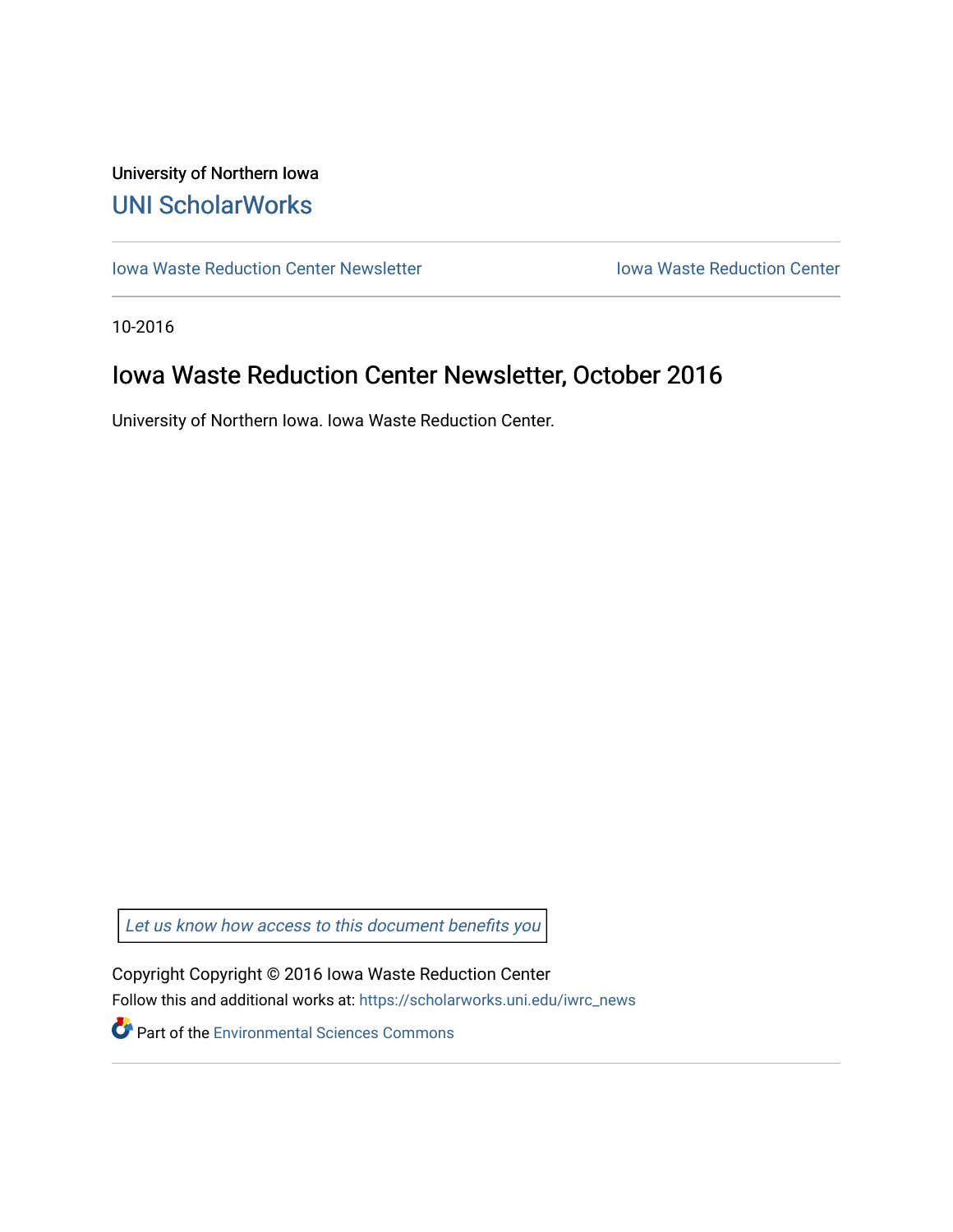#### **October 2016**



## **Paint Disposal Problems...and Solutions**

Gallons of industrial paint, coating and solvent can really take up space. How do you get rid of this stuff without getting fined? Educate yourself and properly dispose of your business's paint cans, excess paint and solvents. The environment and your budget will thank you. In this article, we look at:

- "empty" vs. unused coating material
- past the shelf life date
- waste paint and solvents



Whether your business has one gallon of paint or 50 gallons of paint, disposing of hazardous material properly is an important part of reducing your environmental impact and avoiding potentially hefty fines. **[READ MORE](http://iwrc.uni.edu/paint-disposal-problems-solutions)**

### **IWRC Updates**

**New Project Starts to Help Iowa Communities Reduce Food Waste\***In our ongoing effort to reduce food waste in Iowa, we are excited to announce a new project began on October 1 - the Iowa Rural Communities Food Waste Reduction Project. **[READ MORE](http://iwrc.uni.edu/new-project-starts-help-iowa-communities-reduce-food-waste)**

#### **Sneak Peek - IWRC to Launch Brewery Certification Program**

Next week, the IWRC will unveil a new certification program that will provide free technical assistance, hands-on guidance and certification to help Iowa craft brewers benchmark their environmental and sustainability efforts. We'll share more in next month's newsletter after the launch at [i-BEST](http://iwrc.uni.edu/i-best) on November 5.